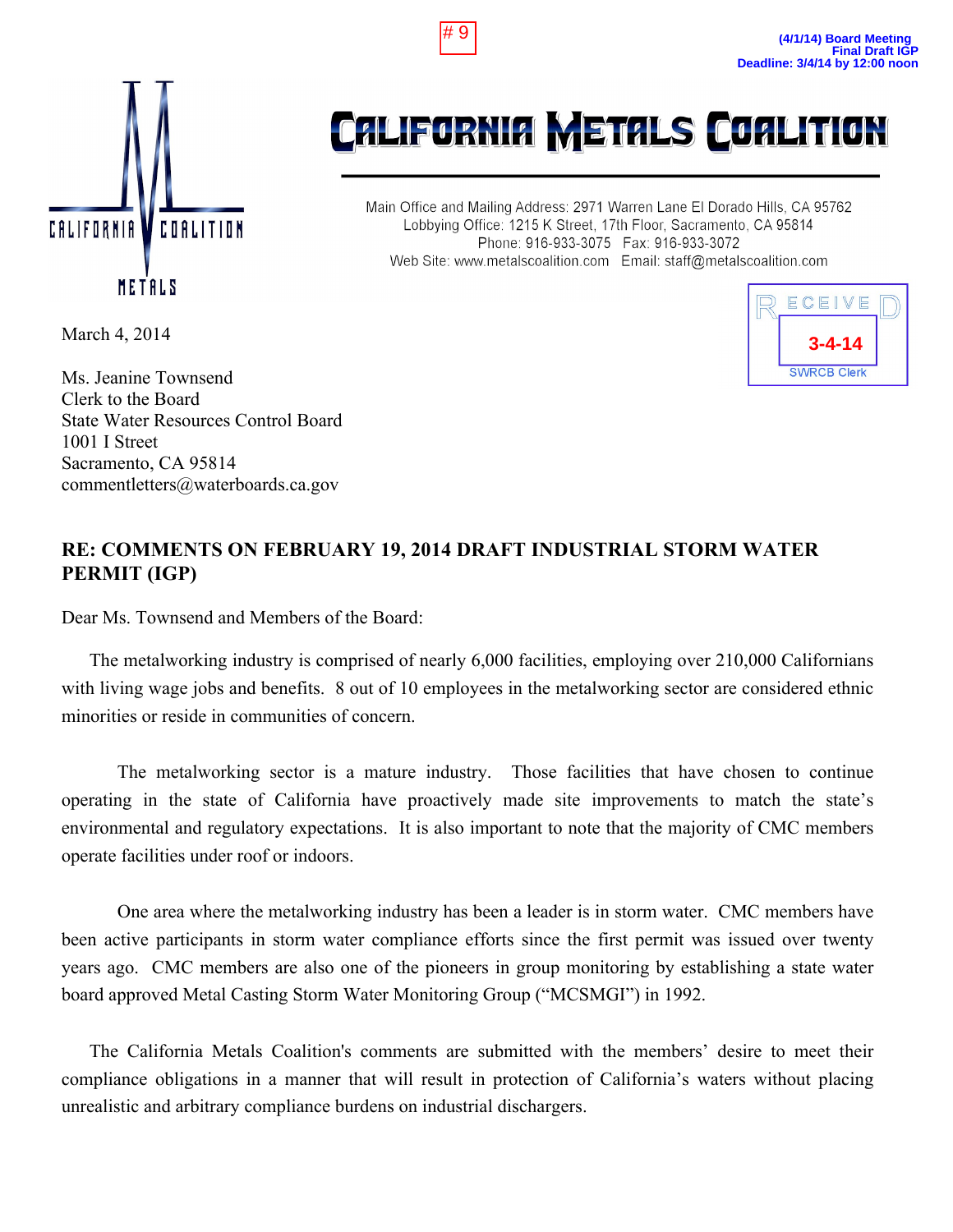While the **February 19, 2014** draft includes numerous improvements when compared to recent previous drafts, the current draft IGP contains several elements of which CMC members have concern:

### **1) Using non-sector specific US EPA Benchmarks as Numeric Action Levels (NAL):** 9.1

The State Water Resources Control Board (SWRCB) has 20+ years of storm water sampling data for the metalworking industry. This data clearly shows that it is often impossible for certain facilities to meet all of the US EPA benchmarks. As a result, using the US EPA benchmarks as Numeric Action Level triggers in the draft IGP will inherently set-up small metalworking businesses for failure. CMC supports the development of properly derived and statistically valid Numeric Action Levels (NALs), if done on an industry sector-specific basis. If the SWRCB continues to use US EPA benchmarks, this should be done only if NALs are used in the same way as the US EPA, which is as one tool for assessing a facility's performance.

# **2) Numeric Action Level exceedances are not violations of the General Permit; and NAL triggering actions come from the same discharge location.** 9.2

"NAL exceedances defined in this General Permit are not, in and of themselves, violations of this General Permit." Section I.N.63. CMC agrees with this statement and appreciates the clarification.

Further, Sections I.M.62.B and XII(A)(2) should contain clarifying language that states that an NAL triggering action can only occur when two or more analytical results from any parameter and from the same discharge point occur.

# **3) Clarifying "New Discharger" in TMDL language:** 9.3

The draft IGP sets a high bar for new dischargers in watersheds subject to TMDLs. This provision of the General Permit would effectively prevent new businesses from opening or require new business to implement substantially higher level of BMPs to meet water quality standards if there is no remaining load available. At a minimum, the term "new discharger" needs to be defined in the General Permit for the purposes of this section. The definition of new discharger for the purposes of this section should not include renewing dischargers, existing facilities that were previously exempt (NEC facilities), or new owners or existing facilities.

# **4) SMARTs** 9.4

Electronic filing is also a new requirement, when compared to the current IGP. Most metalworking companies are unfamiliar with electronic filing for this permit. CMC suggests, first and foremost, that there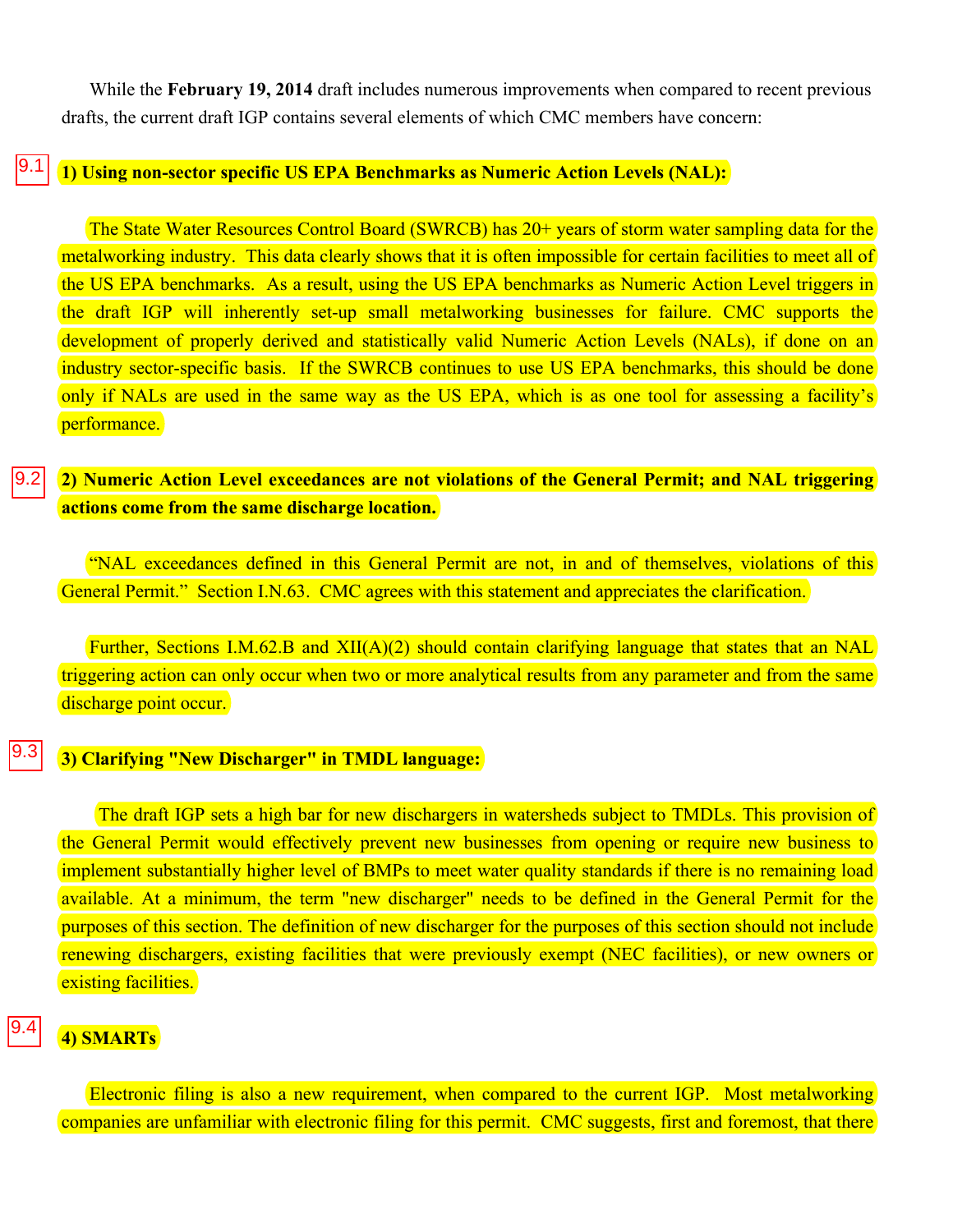are "warning" prompts before the user confirms sampling data that exceeds the NALs. CMC suggests that there must be a mechanism to remove erroneous data, or to keep erroneous data from annual or instantaneous calculations. Finally, CMC suggests protecting proprietary information by removing the requirement for SWPPPs to be electronically filed with the Water Boards.

#### **5) Cost of Compliance:**   $|9.5|$

CMC greatly appreciates the State Water Board's previous release of a cost analysis. Going forward, we expect a cost analysis in all future draft permits. Cost is too important of a factor to ignore when seeking solutions for storm water. Metalworking companies compete around the world, are operating on very narrow margins, and have a number of other new laws to comply with over the next five years. Remaining competitive in today's changing economy is different than anything we have faced in the past. Cumulative impacts of California's regulatory costs only works against our goal of a healthy economy and middle class jobs.

#### **6) Design Storm Standards for Treatment Control BMPs:** 9.6

CMC agrees with CASQA's comments on this particular issue. Given the broad definition of Treatment Control BMPs, many simple and effective BMPs that may be employed by a discharger in satisfying the minimum BMP section may be considered treatment control. CMC does not believe that the State Water Board's intent is to apply the design storm criteria to practices that may be part of the minimum BMP suite.

#### **7) Sampling Event Visual Observations for Bypass:** 9.7

The new requirement in this section is unclear and combines statements about sampling and visual observation requirements in the visual observation section of the permit. Observations at the discharge location would be of the combined bypass and treated flow leaving the site. In circumstances where the bypass and treated flow went to different discharge locations, the permit requires all discharge locations be observed; therefore this is an unnecessary and confusing statement.

#### **8) Update of ERA Level 2 Action Plans:** 9.8

CMC agrees with CASQA that once a Discharger has satisfactorily demonstrated a natural background pollutant source, a non-industrial pollutant source, or Industrial Activity BMPs have been achieved, it is unnecessary to revise the Technical Report for the same exceedance in the same drainage area. This appears to put a Discharger into an endless loop, especially in the cases of the non-industrial or natural background sources. Other provisions in the permit provide for reinitiating the ERA process if there is an NAL exceedance for a new constituent or the same constituent in a different drainage area.